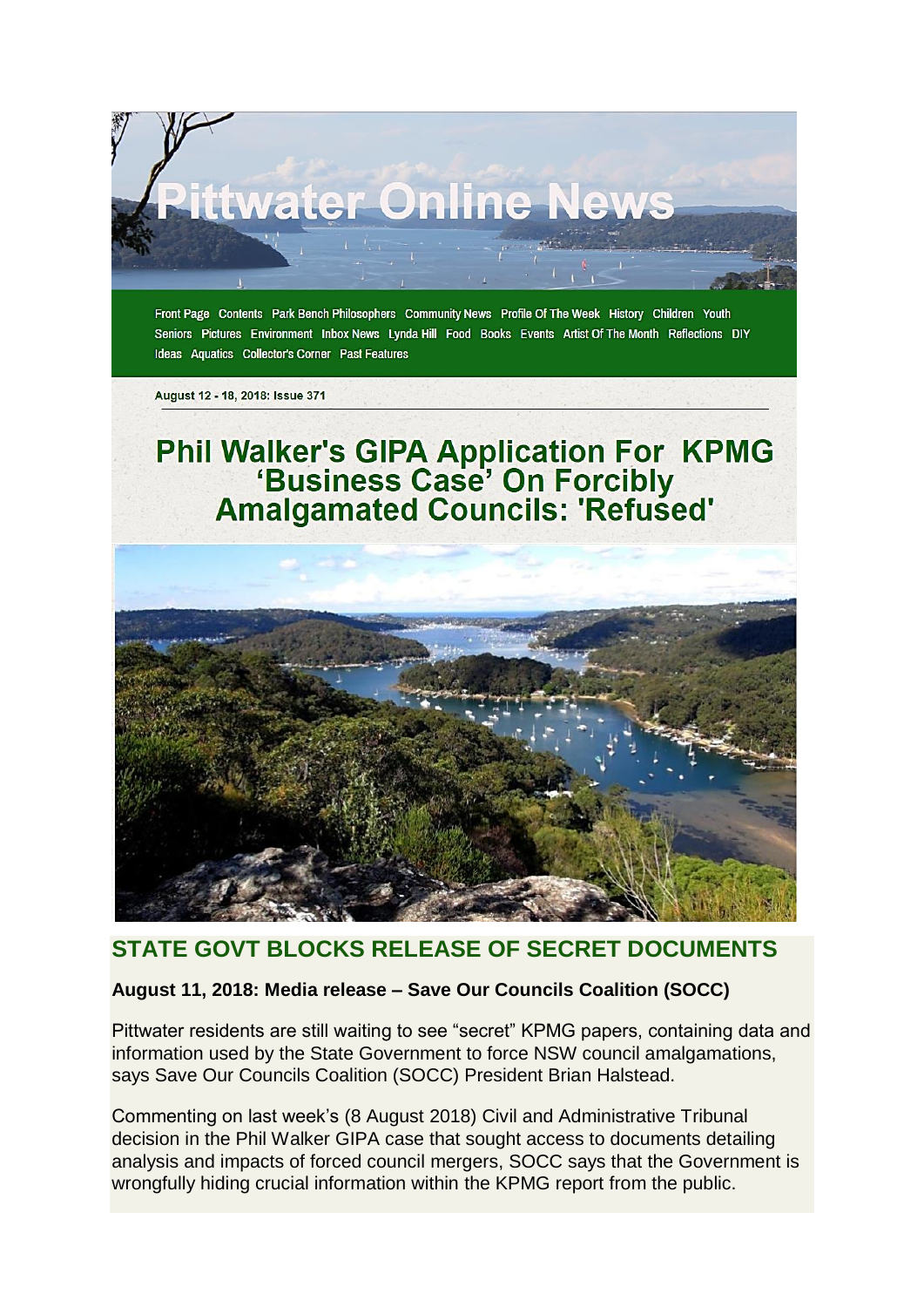"It is extraordinary that a document that is referenced as support for the amalgamation proposals is not available for the community to review. Access to the KPMG documents has been hidden by the State Government since they began the merger process in late 2015, despite strong opposition from local and state-wide communities. All major political parties except the Liberal/National Coalition want these documents released now," Halstead says.

"We can only guess what was said in the KPMG Report that was so contentious that the Government have gone so far to block its release. Let's not forget the Baird/Berejiklian Coalition Government used taxpayer's money to employ KPMG to do the work and now they won't let amalgamated communities like Pittwater see what the report contains," Halstead added.

"A GIPA (freedom of information) case was made by Pittwater resident Phil Walker assisted by Phil Jenkyn to solicit the full KPMG report. But something in that report is so secret and embarrassing, the State Government just wants to hide its head in the sand," SOCC spokesman Phil Jenkyn says.

John Illingsworth has released a new film today on Phil Walker's GIPA Application:

#### [YOUR LEGALLY ENFORCEABLE RIGHT to government information, PART 6: 'THE](https://www.youtube.com/watch?v=JBYIjUsSJXs&list=PLor69SMXRxYcFS8hKqONaoD-VSgl5Ao8R)  [JUDGEMENT"](https://www.youtube.com/watch?v=JBYIjUsSJXs&list=PLor69SMXRxYcFS8hKqONaoD-VSgl5Ao8R)

#### **PHIL JENKYN COMMENTS ON WALKER GIPA CASE**

The judgement in the Phil Walker GIPA case seeking KPMG documents relating to forced council mergers was released 8 August 2018 – read the [judgement here.](https://www.caselaw.nsw.gov.au/decision/5b68dc25e4b09e996307177a)

In spite of Walker's contention that the Government had waived its 'Cabinet-inconfidence' privilege over KPMG reference documents including the Business Case, the Tribunal held that the privilege remained, and followed earlier 'KPMG' decisions.

So, how difficult is it for the public to get important information that it needs from the Department of Premier and Cabinet?

The answer is extremely difficult if the Government wants to hide controversial and embarrassing information.

First it makes it really hard for the public to find out what information and documentation it has in its records.

It will have already stamped everything that might cause it grief with 'Cabinet-inconfidence'.

If it receives a GIPA request for information, it designates staff that know little of the subject matter to make the decision and to do the searches. It then claims privilege or that the documents can't reasonably be found.

One might be tempted to say it is a sham process.